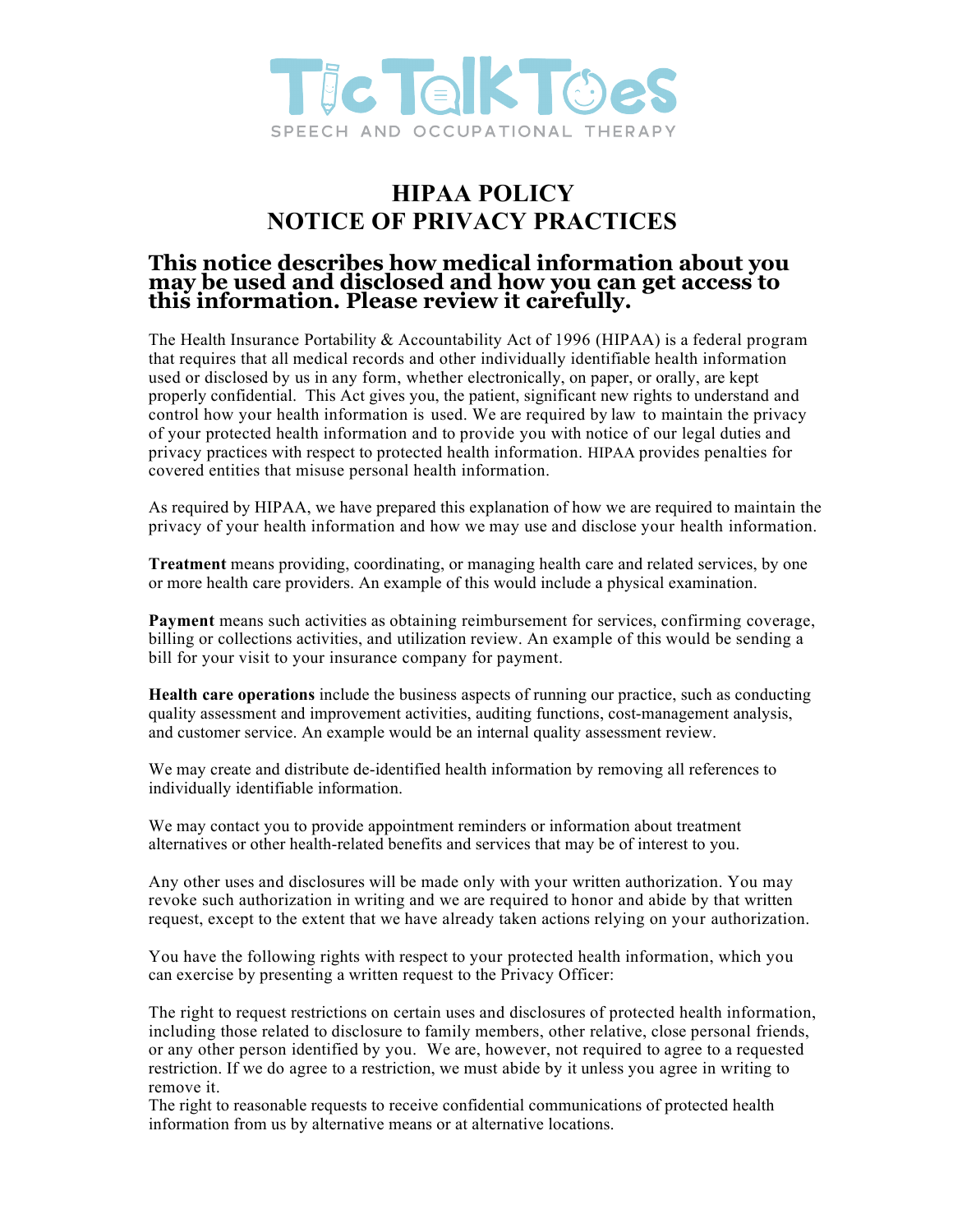

The right to inspect and copy your protected health information. The right to amend your protected health information. The right to obtain a paper copy of this notice from us upon request.

This notice is effective as of April 14, 2003 and we are required to abide by the terms of the Notice of Privacy Practices currently in effect. We reserve the right to change the terms of our notice of Privacy Practices and to make the new notice provisions effective for all protected health information that we maintain. We will post and you may request a written copy of a revised Notice of Privacy Practices from this office.

You have recourse if you feel that your privacy protections have been violated. You have the right to file written complaints with our office, or with the Department of Health  $\&$ Human Services, Office of Civil Rights, about violations of the provisions of this notice or the polices and procedures of our office. We will not retaliate against you for filing a complaint.

Please contact the following for more information:

The U.S. Department of Health & Human Services Office of Civil Rights 200 Independence Avenue, S.W. Washington, D.C. 20201 (202) 619-0257 Toll Free: 1-877-696-6775

> (408) 634-4912 1769 Park Ave, STE 210 San Jose, CA 95126 tictalktoestherapy@gmail.com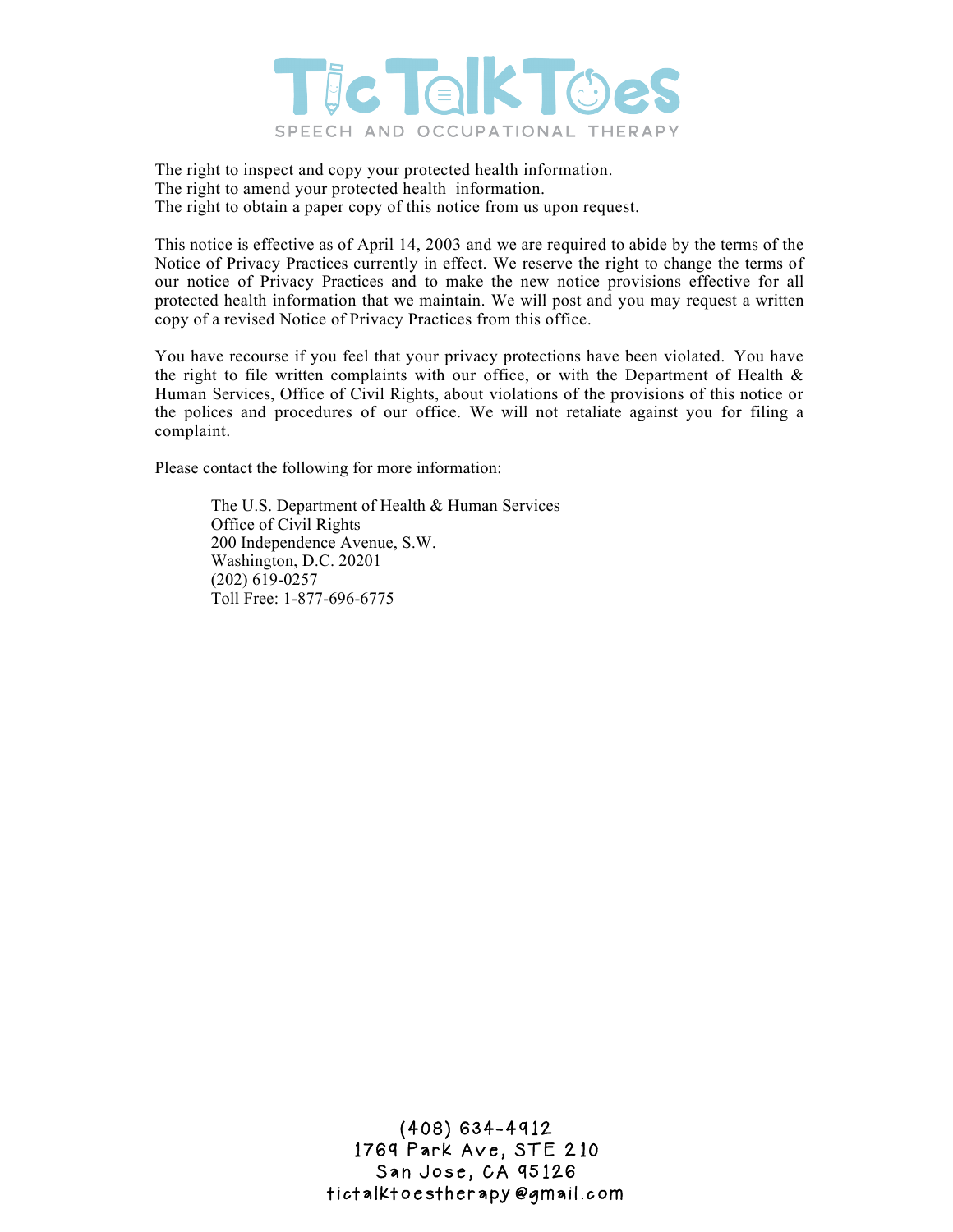

## **Acknowledgement That You Have Received Our HIPAA Privacy Notice**

TicTalkToes Therapy is required by law to keep your health information and records safe.

This information may include:

- Notes from your doctor, teacher or other healthcare provider
- Medical history
- Test results
- Treatment notes
- Insurance information

We are required by law to give you a copy of our privacy notice. This notice tells you how your health information maybe used and shared.

**Ø I acknowledge that I have received a copy of TicTalkToes Therapy HIPAA** Notice of Privacy Practices that fully explains the uses and disclosures they will make with respect to my individually identifiable health information.

 $\Box$  I have had the opportunity to read the notice and to have any questions regarding the notice answered to my satisfaction.

**■ I understand TicTalkToes Therapy cannot disclose my health information** other than as specified in the notice.

 $\blacksquare$  I understand that TicTalkToes Therapy reserves the right to change the notice and the practices detailed therein if it sends a copy of the revised notice to the address I have provided.

\_\_\_\_\_\_\_\_\_\_\_\_\_\_\_\_\_\_\_\_\_\_\_\_\_\_\_\_\_ \_\_\_\_\_\_\_\_\_\_\_\_\_\_\_\_\_\_\_\_\_

Print Name of Client **Date** 

Signature of Client or Legal Representative Relationship to Client

\_\_\_\_\_\_\_\_\_\_\_\_\_\_\_\_\_\_\_\_\_\_\_\_\_\_\_\_\_ \_\_\_\_\_\_\_\_\_\_\_\_\_\_\_\_\_\_\_\_\_

**Please Note: It is your right to refuse to sign this Acknowledgement.** HIPAA Privacy Notice Acknowledgement \_\_\_\_\_\_\_\_\_\_\_

> (408) 634-4912 1769 Park Ave, STE 210 San Jose, CA 95126 tictalktoestherapy@gmail.com